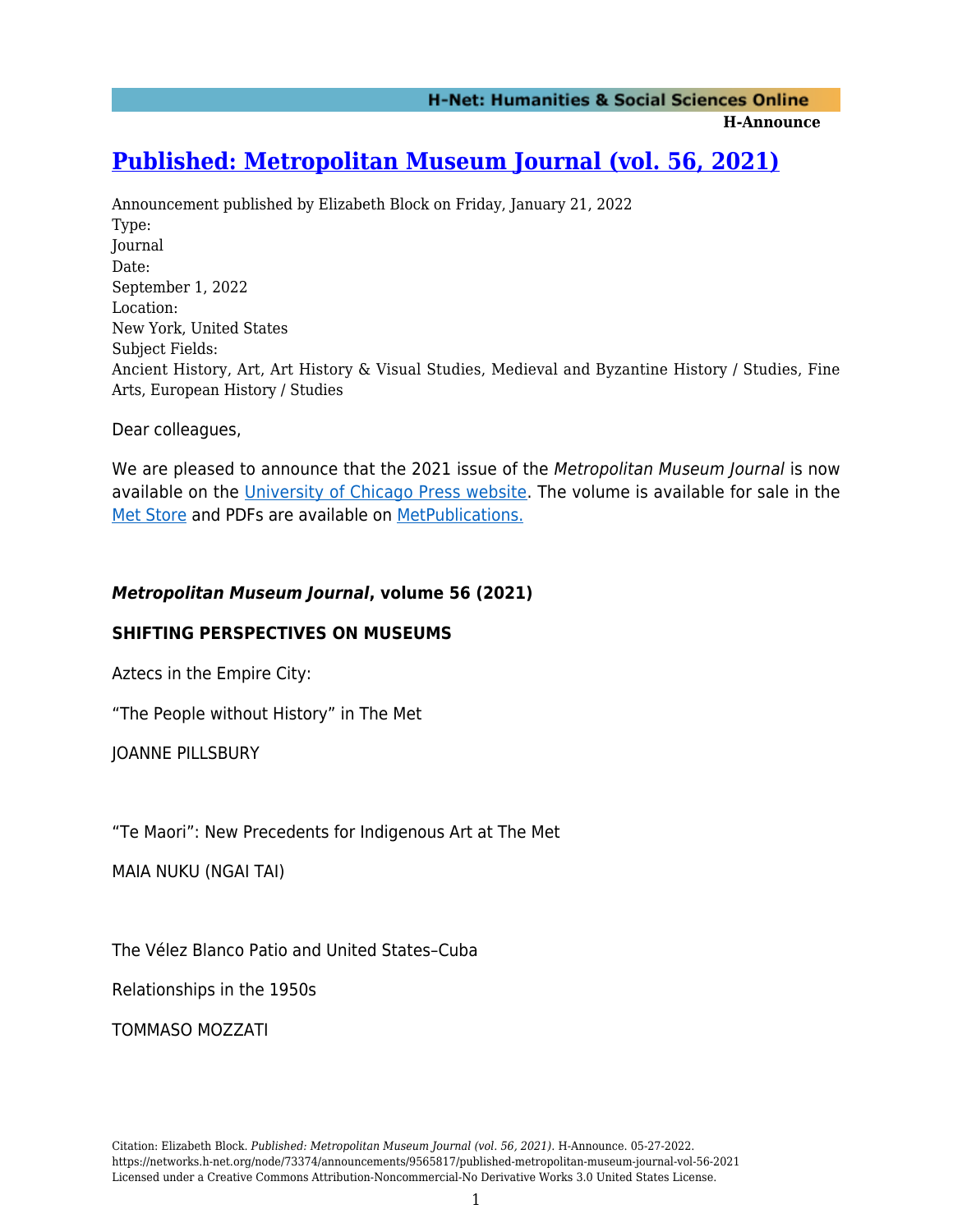#### **H-Net: Humanities & Social Sciences Online**

**H-Announce** 

Collecting the Ancient Near East at The Met YELENA RAKIC

The Sèvres Elephant Garniture and the

Politics of Dispersal during the French Revolution

IRIS MOON

Facsimiles, Artworks, and Real Things

REBECCA CAPUA

# **ARTICLES**

Icon, Contact Relic, Souvenir: The Virgin Eleousa Micromosaic Icon at The Met MARIA HARVEY

Talismanic Imagery in an Ethiopian Christian Manuscript

Illuminated by the Night-Heron Master

KRISTEN WINDMULLER-LUNA

Philippe Auguste Hennequin's Portrait Drawing of

Sir Sidney Smith in the Temple Prison

KATHERINE GAZZARD

Artists' Frames in Pâte Coulante: History, Design, and Method